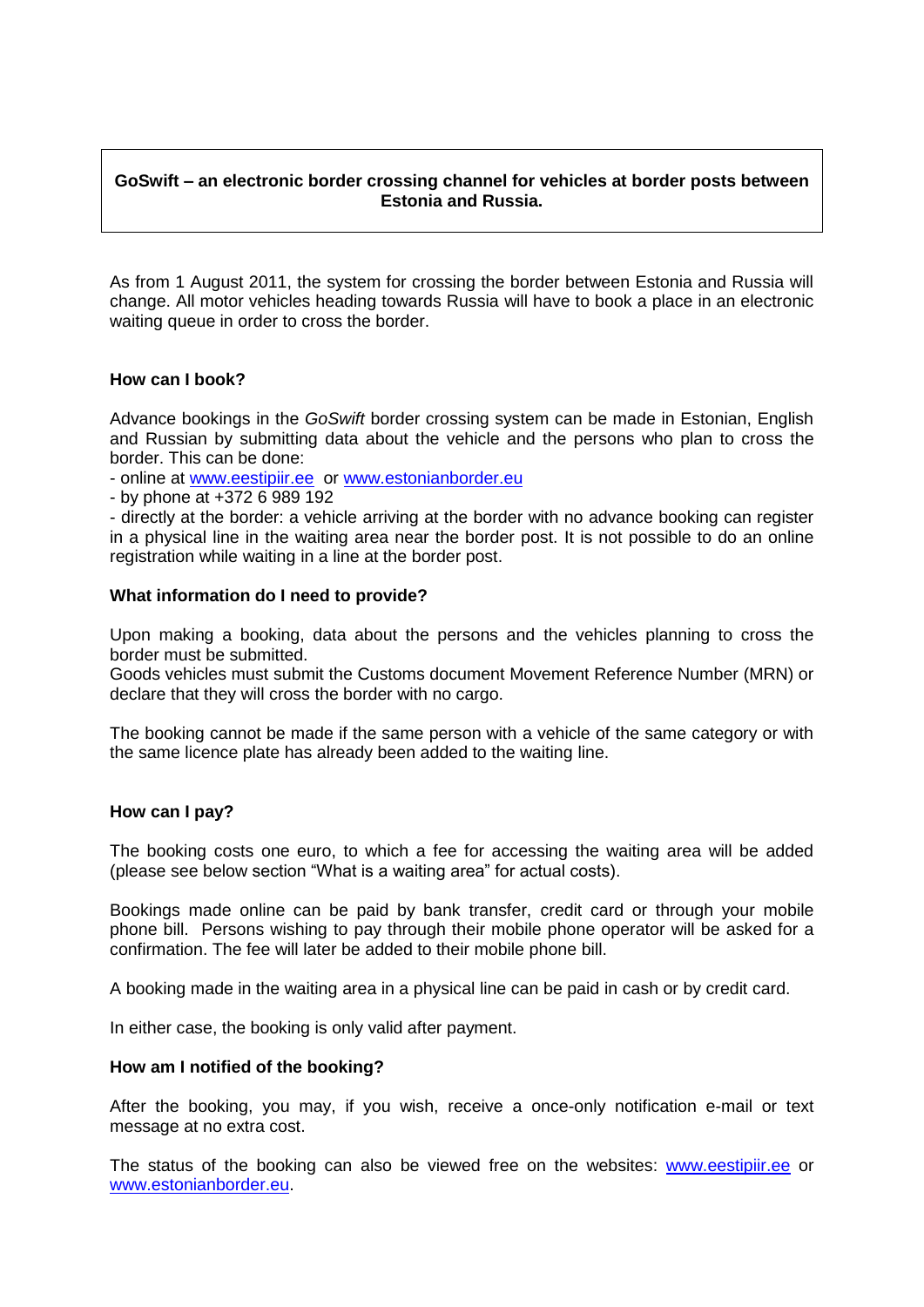In the waiting area, information is provided on electronic displays.

You may order additional paid notifications via SMS or ask for additional information by calling a hotline (you will be charged for this service). No additional free notifications are sent when the booking is changed.

## **When do I need to arrive at the border?**

Vehicles are split into several categories, as follows: *A category - motorcycles B category - private cars* **D category** - buses (vehicles with more than 9 seats, including the driver's seat) **C category** – goods vehicles with a MPW > 3.5t

D category vehicles that have made an advance booking must arrive at the waiting area at least 1 hour prior to their crossing time. C category vehicles, 3 hours before their crossing time.

In a physical line, the required time for arriving at the waiting area is:

- D category vehicles must arrive 2 hours prior to the crossing time,

- C category vehicles, 6 hours prior to the crossing time.

#### **What is a waiting area?**

A waiting area is an official parking area near the border, where vehicles which have booked their place can wait until it is their turn to cross the border. The arrival of a vehicle at the waiting area is registered and the driver is notified when it is his vehicle's turn to cross the border. The driver can follow the position of his booking on screens available in the waiting area.

| <b>Border</b><br>crossing | C category | D category |
|---------------------------|------------|------------|
| Narva                     | 14 euros   | 14 euros   |
| Sillamäe                  | n/a        | n/a        |
| Koidula                   | 6 euros    | 6 euros    |
| Luhamaa                   | n/a        | n/a        |

Access to the waiting area is charged as follows:

Border crossing is not possible without time spent in the waiting area.

#### **What are the conditions for crossing the border via a priority line?**

The following vehicles may apply for a "priority line":

- a vehicle that transports a member of an international delegation or an employee of a foreign diplomatic agency or consular institution;